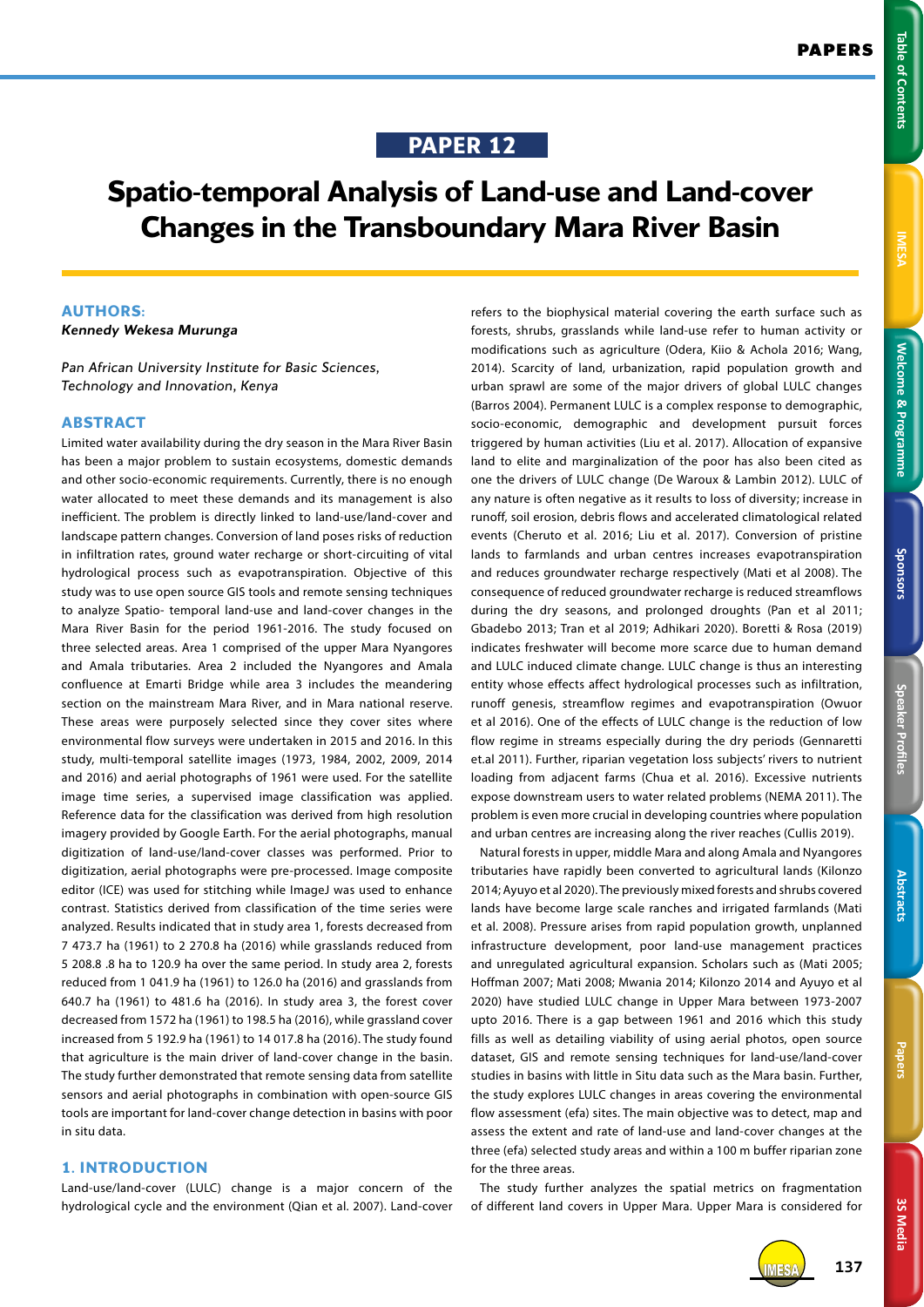

spatial metrics because it covers the main town (Bomet) and other urban centres which have over years expanded into the formerly protected forests. The Upper Mara also forms a vital recharge area for Nyangores and Amala distributaries which joins to form the Mara River at Emarti Bridge. The research has also looked at the criteria of combining different sensors for sustainable monitoring of LULC change in Mara River Basin (MRB). Finally, the study has assessed efficiency of using open source datasets, open source GIS tools, remote sensing

| <b>TABLE 1: Remotely sensed data</b> |               |                   |                       |                   |
|--------------------------------------|---------------|-------------------|-----------------------|-------------------|
| <b>Satellite</b>                     | <b>Sensor</b> | Observed date     | Scene ID              | <b>Resolution</b> |
| Landsat                              | $1-5$ MSS     | $31 -$ Jul-73     | LM11820611973212AAA05 | 60 <sub>m</sub>   |
| Landsat                              | $4-5$ TM      | 29-May-84         | LT51690611984151XXX03 | 30 <sub>m</sub>   |
| Landsat                              | $4-5$ TM      | $20 - \ln n - 09$ | LT51690612009171MLK00 | 30 <sub>m</sub>   |
| Landsat                              | 7 FTM         | 24-May-02         | LE71690612002144SGS00 | 30 <sub>m</sub>   |
| Landsat                              | 8 OLI         | $02 - \ln n - 14$ | LC81690612014153LGN00 | 30 <sub>m</sub>   |
| Landsat                              | 8 OLI         | $22-May-16$       | LC81690612016143LGN00 | 30 <sub>m</sub>   |
|                                      |               |                   |                       |                   |

(RS) techniques, QGIS SCP plugin, and Lecos, which is a spatial metrics plugin in QGIS). Application of Image J and Image composite editor tools to detect land-use/land-cover studies on old aerial photography in MRB has also been assessed.

# **2. STUDY AREA**



**FIGURE 1:** Location of the study area and study areas

The three study areas lie in Mara river Basin (MRB) which has a total area of about 13 750 sq.km. MRB is located between 33º 47' E and 35º 47' E and 0º 38' S and 1º 52' S. Topography varies from 2 932 m at the headwaters in the Upper Mara to about 1 134 m near Lake Victoria. Amala and Nyangores perennial tributaries originate from Napuiyapui Swamp located in Mau escarpment. The two join at Emarti bridge to form the Mara river. Mara river is also fed by Talek and the ephemeral sand rivers near the border between Kenya and Tanzania. Talek originate from Loita plains. The Mara then flows through the Mara national reserve, through Mosirori swamp (Mara wetland), opening onto Mara bay before entering Lake Victoria, near Musoma on Tanzanian side.

The upper, middle and lower MRB receive about 1 000 to 1 750 mm, 900-1 000 mm and between 900 and 1 000 mm rainfall per annum respectively. Lower Mara near Loita hills and Musoma area receives between 700-850 mm per annum. The rains are highly variable with major rains being experienced between March and start of June. The second season starts from November to December (Mwania 2014; GLOWS- FIU 2012). MRB boasts the world famous wildebeests migration that occurs between Serengeti National Park and the Maasai Mara National Reserve on annual basis (Mati et al. 2008). In this context, water availability in MRB plays a vital a key role of sustaining livelihoods, ecological role of sustaining wildlife and enhancing biodiversity.

Study area 1 extents an area of 351.4 km<sup>2</sup> that covers Nyangores and Amala tributaries, Bomet town, smallholder rain-fed agricultural farms and large-scale tea farms. Population in Bomet was estimated as 875 689 persons according to 2019 census report (KNBS, 2019). Main land covers include forests, shrubs and tea farms, with small randomly distributed grassland patches. River reaches in this area are dominated by Hippos as the main wildlife whose grazing is now limited by the changing riparian vegetation. Other diversified animal and bird species are confined in the remaining protected forest patch. LULC changes in these areas are rapid and more concerning due to population growth and rise in food demand (Omonge et al 2020).

Study area 2 extents 37.8 km<sup>2</sup> and covers Nyangores and Amala river confluence area. Main land covers in this area include shrubs, partly forested riparian zone and randomly distributed grasslands. It is characterized with extensive commercial pivot irrigation in South-East direction of the confluence. Subsistence farming with few homes is also evident in the study area. Wildlife in this area consists of hippos, and a variety of bird species.

Study area 3 has an area of 147  $km<sup>2</sup>$  and covers the mainstream Mara river meanders and a section where Talek River joins the Mara river. It further covers part of the Mara national reserve which is a habitat to wildebeests, hippos, lions, leopards, elephants, and a variety of bird species.

#### **3.MATERIALS AND METHODS**

#### **3.1. Data collection**

Landsat satellite family project provide freely available spatio-temporal products for environmental studies and natural resources monitoring. The 1973, 1984, 2002, 2009, 2014 and 2016 Landsat imagery were collected from the USGS earth explorer website (USGS 2017). Time series from end of a rainy season were selected in order to reduce chances of encountering images with much cloud cover. Aerial photos taken by the Royal Airforce were also used to study land-cover change for the year 1961. Summary of remotely sensed data used is presented in Table 1.

#### **3.1. Image manipulation**

Various techniques were applied to develop a dynamic reference dataset. The reference dataset was used to generate the training samples, and to assess classification accuracy. High resolution imagery provided by Google Earth and an MRB land-use map of August 2015 (scale 1:30 000) were used as ancillary data during classification. Validation was accomplished using data from Biopama, which is a group dedicated in global LULC change analysis (Biopama 2017). Further validation was done using the 1961 aerial photos composite.

#### **3.2. Classification, spatial metrics and analysis**

Storing, analysis and presentation of land-cover maps was done using open source QGIS tool. Atmospheric correction of remotely sensed

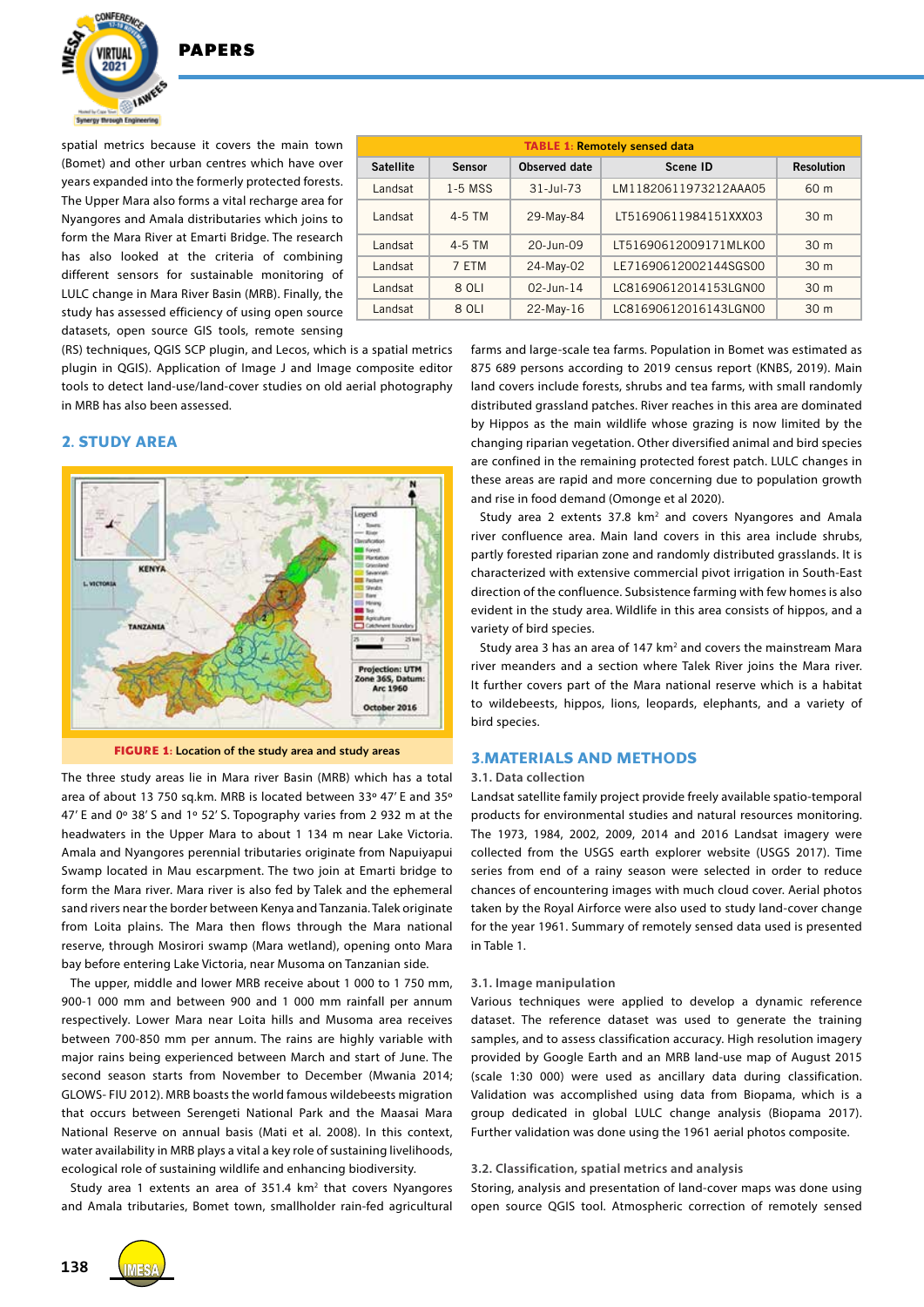Sponsors



Land-Cover changels<br>Emmes sening Spatalmetrics ise sessorathets Land cover may result **FIGURE 2:** Remotely sensed data methodology

**FIGURE 3:** Aerial photo methodology

data, band setting, classification and accuracy assessment of classified maps was done using the QGIS-SCP plugin (Congendo 2016). QGIS enabled Lecos plugin McGarigal (2015) was used to study spatial metrics and fragmentation in Upper MRB (Study area 1).

Methods used for LULC change detection on Landsat Imagery and Royal Airforce photos are presented in Figure 2 & 3.

Analysis of aerial photos first involved identification of flight path. Photos were then sorted according to study area and stitched together into a composite tiff file using the open source Microsoft Image Composite Editor (ICE) tool. ImageJ, an open source tool, was then used to improve contrast of the land-covers on the stitched photo composite by adding a green channel. Land covers were then digitized into polygons and converted to raster (Tiff) formats for visualization. Lastly, PCRaster python Library was used to change tiff files into maps and resampling classified maps from 30 m to 60 m spatial resolution for visualization.

# **4. RESULTS AND DISCUSSION**

#### **4.1. Classification accuracy**

Accuracy assessment was done by comparing classified against the reference dataset. For each year and study area, a separate dataset was used to generate random points on each class during which, high resolution Google earth image was used as a reference. In addition, QGIS also allows use of open layers as a reference. Error matrices were generated to calculate the overall, producer and user accuracies. Overall accuracies for the study areas 1, 2 and 3 were all above 80% and Kappa statistic above 75%. Producer and user accuracies for each class in the three study areas were above 60 % although some classes were of small areas, and random points falling on them were less. This hence led to either 50%-100% user or producer accuracy. Accuracy assessment results indicated that the higher the number of random test samples, the higher the effectiveness of the accuracy assessment. The accuracy



results also depended on the percentage of land-cover classes in the study area and each random point generated had equal chance of falling in a certain class.

## **4.2 Study area 1 land-cover change detection**

Figure 4 and 5 shows land-cover changes in the formerly forested study area 1 between 1961 and 2016.

Forests decreased from 7 474 ha in 1961 to 2 220 ha in 2016 with a rapid change being detected as from 1984. About 3 404 ha of grasslands were converted to agriculture between 1973 and 2002 and since then, intensification of agriculture and increased reduced land parcels sizes were evidenced. Urban centres are not detected before 2009 since most of them had grass thatched roofs whose spectral signatures resemble shrubs. Increase in iron sheets covered buildings was noticeable from 2009 with a positive trend from 47.7 ha in 2009 to 181.7 ha in 2016 (Figure 5). While shrubs decreased from 20 414 ha in 1961 to 6 494 ha in 1984, and to 188 ha in 2016 and the conversion has been to farmlands and urban centres.

Aerial photos of 1961 availed rich information on status of MRB before independence. In 1961, data mining from aerial photos showed a land cover mix of mostly shrubs grasslands and forests. Farm fields especially those near roads, and rivers as shown in Figure 6 (a) ranged from small and large sizes with rectangular and trapezoidal shapes and had crops on them.

#### **4.3. Study area 2 land-cover change detection**

Figure 7 and 8 shows land-cover change in study area 2 between 1961 and 2016. The size of the area is 3 780 ha and is significant since



IMESA **139**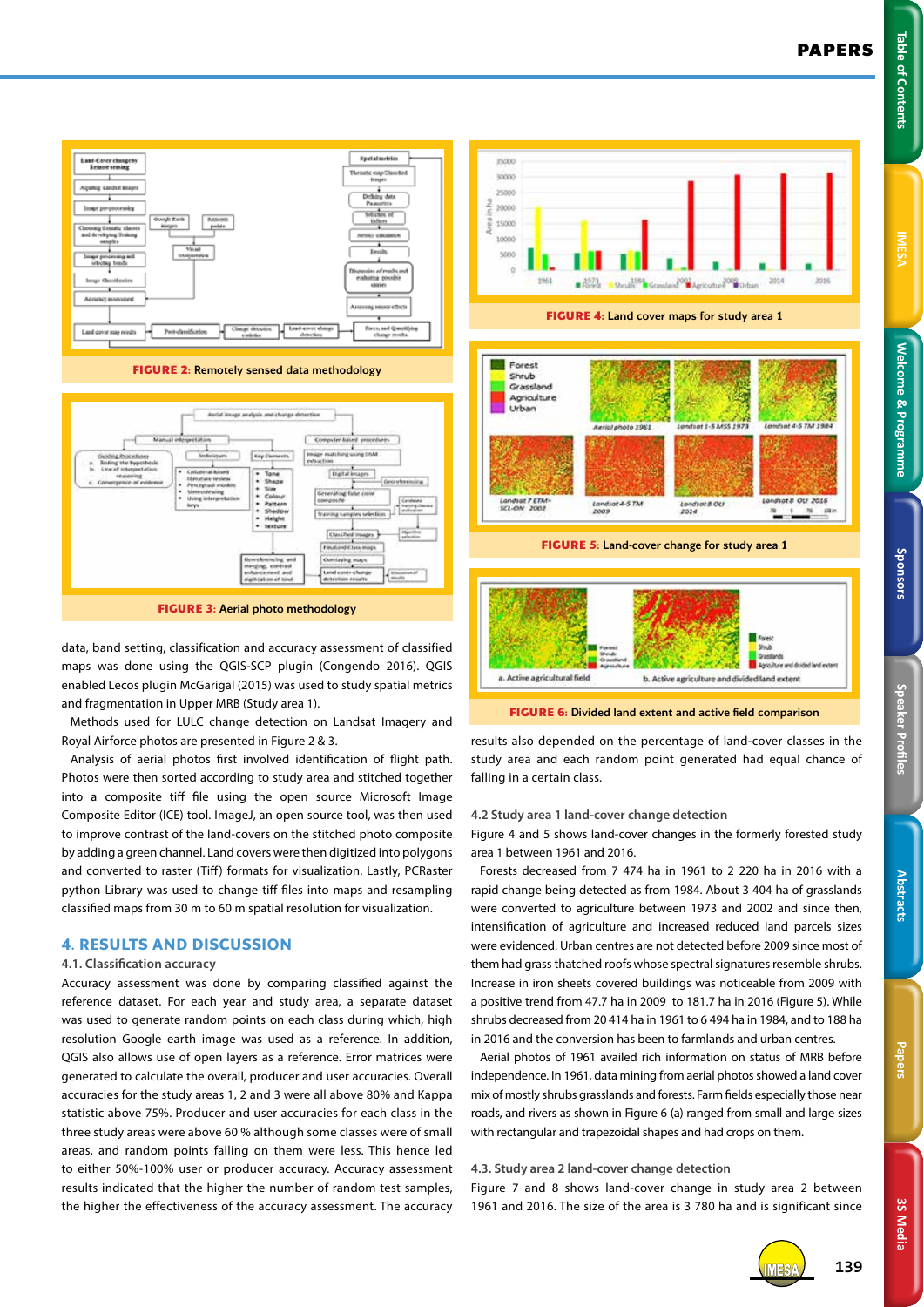

PAPERS

**CONFEREN** 

VIRTIJA  $2021$ 

**FIGURE 7:** Land cover maps for study area 2



it consists of Amala and Nyangores confluence that gives birth to the Mara River. The aerial composite photo of 1961 showed little human activity. In this year, only rectangular strips running through grasslands and shrubs where the current pivot irrigation is located were observed.

Rectangular plots in the North-West direction of the confluence were also observed. These plots appeared as burnt fields associated with shifting cultivation practice.

Using a Landsat 1-5 MSS for 1973 analysis detected no change and that the land-cover was naturally intact compared to 1961 analysis that involved use of Royal Airforce photos. Technically, this indicates influence of sensor choice for land-use/land-cover change detection. Landsat 1-5 MSS satellite which was operational in 1973 has a coarse spatial resolution of 60 m and could not capture the small land-cover details captured by a low moving Royal Airforce aircraft in 1961. In 1984 rectangular and trapezoidal farms concentrated near the confluence were detected. This might have started even before 1984 and the changes are linked to an era when water decline might have started in Mara river. This is because flows significantly respond to any change in land-cover as cited by (Maasai Mara Science and Development initiative 2015). A combination of water from Nyangores and Amala tributaries played a key role to start rectangular and trapezoidal irrigation that existed by then and that changed and expanded to pivot irrigation in 2016. Forests generally reduced by 739 ha between 1961 and 1984 and the forest reduction by 121 ha between 1973 and 2009 matches with an increase in commercial farming in form of rectangular irrigation blocks and pivot irrigation (commercial farming) which increased from 3 in 2002 to 5 in 2009 through 2016. Shrubs however, changed to grasslands (783 ha) between 1973 and 1984 while the grasslands increased by 12.8% for the year period 1961-1973 and then reduced to agriculture between 1984 and 2016.

#### **4.4 Study area 3 Land-cover change detection**

Study area 3 falls within the Mara National Reserve. Results for this area



**FIGURE 9:** Land-cover change maps for study area 3



are presented inform of maps to visualize and compare changes. Figure 9 and 10 shows a land-cover change time-series for hotspot 3 from 1961 to 2016.

It covers an area of 14 700 ha and lies in Maasai Mara National Reserve. The reserve is a protected area under the directives of the Kenyan wildlife act of 1977 revised in 1989 and 1997 as mentioned by Anon (2014). The directives protect the wildlife against hunting and other illegal activities from the general public and the Maasai community living in the Reserve under the Trust land law (G.O.K 2010). Analysis of 1961 aerial photo composite revealed presence of regularly shaped cuts in parts of the forests. The shapes indicated intervention of human activity. These formerly forested areas gradually reduced to shrub patches over time while other forest patches directly changed to grassland evidently starting from 1973.

*4.4.1. Riparian vegetation in study area 3*



Figure 11 presented below shows land-cover change in a 100 m riparian buffer for study area 3.

Statistics indicate that grasslands increased from 66 ha in 1961 to 419 ha in 2016, while forests declined by 138.2 ha between 1973 and

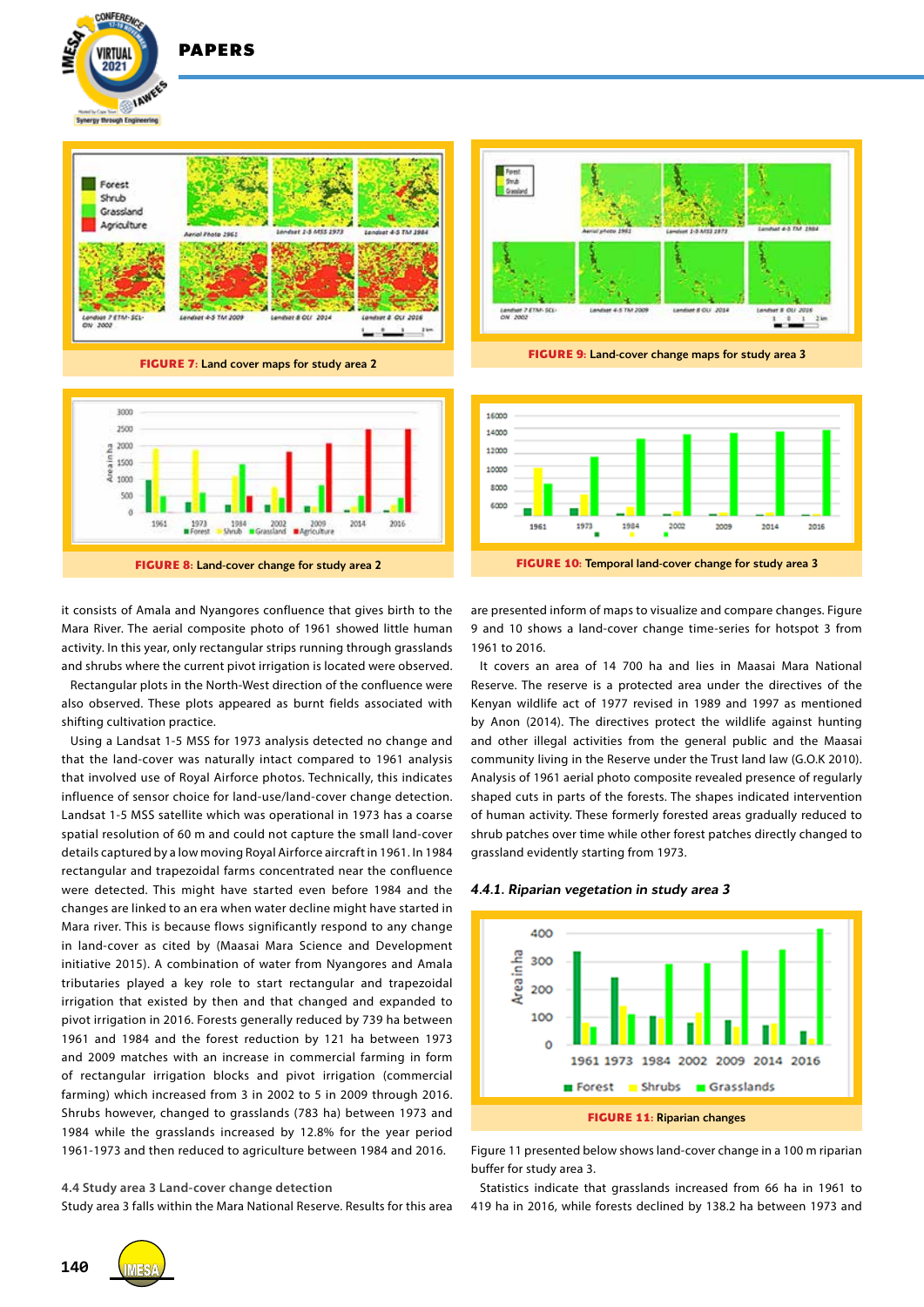**Welcome & Programme Table of Contents IMESA Welcome & Programme** 

1984. Forests to shrubs conversion was evidenced between 1984 and 2002 with a direct conversion of forests to grasslands between 2009 and 2016 (a sign of illegal logging). The findings call for protection of the Mara reserve in order to protect wildlife ecosystems and minimize human-wildlife conflicts.

# **5. SPATIAL METRICS RESULTS AND DISCUSSION FOR STUDY AREA 1**

Spatial metrics are used to detect level of fragmentation in a landscape. Upper MRB is located in Mau forest, a key recharge area where most tributaries originate. The area also consists of springs which sustain flow regime of various streams. In 1961, forests and shrubs were dominant. However this is no longer the case as many have been converted to urban centres and permanent team farms. The population in this sensitive part of MRB is rocketing is with settlements also expanding at faster rates. It was therefore considered important to analyze fragmentation patterns to inform sustainable restoration programs, reforestation efforts, water allocation programs, spatial planning best practices for watershed management. This section therefore describes fragmentation patterns of LULC classes in study area 1 (Upper MRB). Classified LULC maps for study area 1presented in Figure 4 formed the input into Lecos, which is a landscape metrics analysis plugin in QGIS (McGarigal & Marks 1994).

#### **5.1 Shannon evenness Index**



The index is used to describe the status of even distribution of different land-cover class patches. Land- cover patches of all classes (forests, shrubs, grasslands, agriculture and urban) are used in calculations. A value of 1 indicates an even distribution of different land-cover class patches in terms of size and 0 indicates poor distribution.

As shown in Figure 12, the indicator measures how different LULC classes co-existed. These classes have been separating from each other beginning in 1973 as detected from the Landsat 1-5 MSS and their closeness even reduced faster between 1984 and 2002. The reduction matched with the increased conversion of forests, shrubs and grasslands into farmlands and urban centres.

#### **5.2 Number of patches**

As shown in Figure 13, number of forest patches increased from 1 032 in 1973 to 11 156 in 2002. 2002 recorded the highest fragmentation in Upper Mara as agricultural activities and urbanization increased. Intensification of agriculture on subdivided land parcels was even faster between 2002 and 2009, a scenario which was detected as a decrease in patches. Forest patches slightly increased from 4 753 ha in 2009 to 9 302 ha in 2014, and decreased again by 2 315 ha between 2014 and 2016. The increase between 2009 and 2014 is associated with reforestation efforts that were initiated to save Mau forest.





A decline between 2002 and 2009 indicated more conversion of the existing forest patches to farmlands and urban set-ups rather than targeting new forest covers.

**5.3 Largest patch area**







**FIGURE 15:** Largest patch area (a) Forest and grassland (b) Shrubs

An increase in largest patch for agriculture coincides with an increase in agricultural activities as large parcels of land continued to be subdivided into smaller parcels beyond the detection capabilities of the Landsat satellites. Urbanization also spread very fast in 2014 with more interconnections.

Fragmentation results into different sizes of land-cover classes and changes over time. Hence 15 shows the variation of largest patch size of forest over time. The trend of forest-cover change showed a general decline. Forests were converted to agriculture, shrubs and possibly, timber for development. Increase in population and families has further divided forests into small areas and the resilience of the existing degraded forests is low such that permanent conversion is persistently affecting the hydrology of MRB (Mati et al., 2008). Shrubs largest area decreased between 1973 and 2016 as shown in Figure 15.

#### **5.4 Edge density**

Edge segments in a landscape consist of lengths which correspond to different patch type. Edge density is computed by dividing the sum of edge segments of the (landscape) area. Edge density results are presented below in Figure 16.

The edge density of forest-cover increased by 0.007 m-1 between 1973 and 1984. This is the same period when forest patches increased hence leading to increase in edge density. A decrease was experienced between 1984 and 2002 when formerly fragmented patches were



**3S Media**

3S Media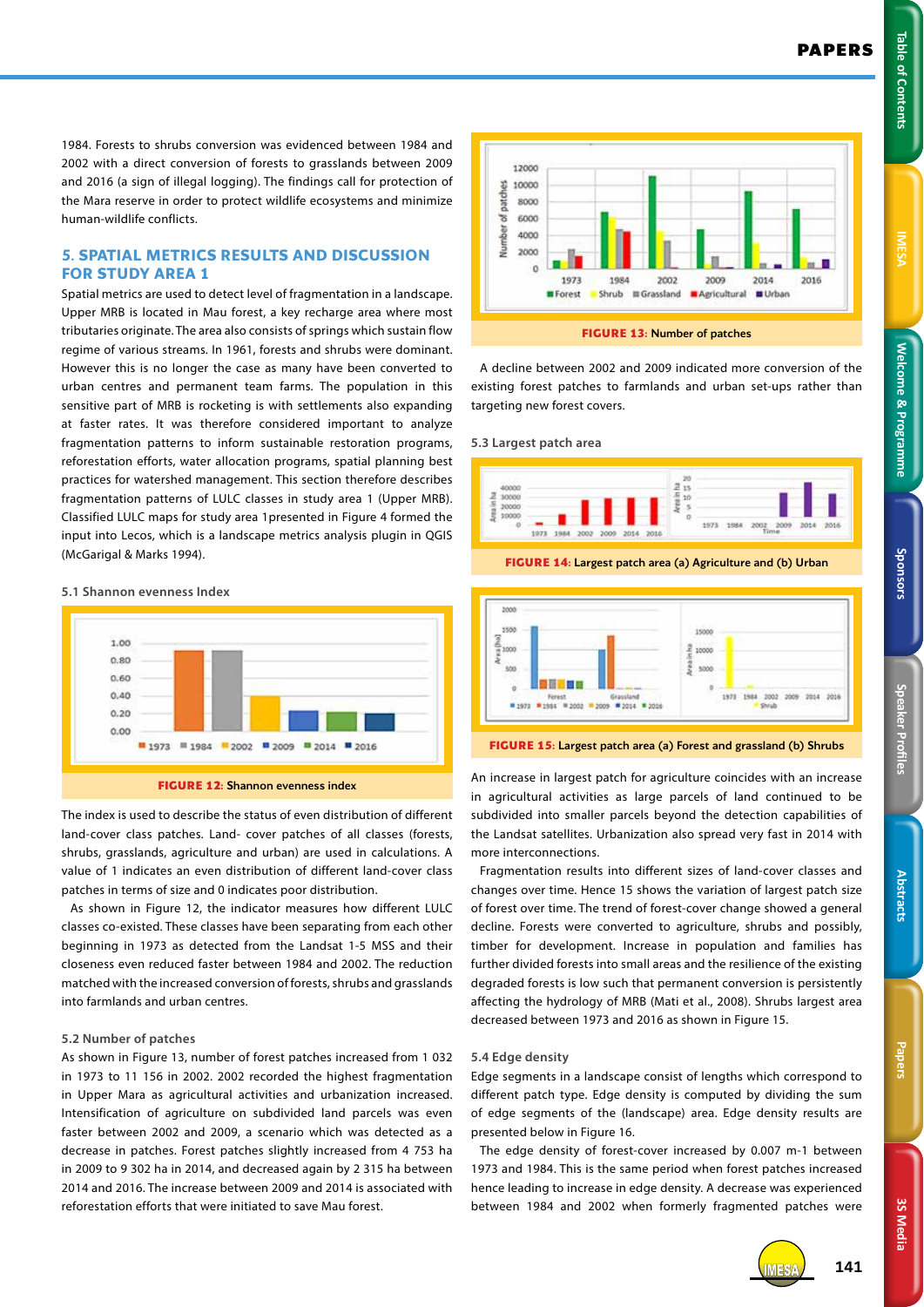



further converted to agricultural lands. This was followed by a faster decrease of 0.004 m-1 between 2002 and 2009 as intensification of agriculture took place. Another increase for 2009-2014-2016 period is linked to increase in demand for forest products which also coincided with an increase in population and urbanization (Bomet County, 2013). Edge of shrubs decreased between 1984 and 2016 due to a reduction in its coverage (Figure 4 & 5) while urban edges increased between 2002 and 2016 as urban centres increased. However, agriculture decreased between 2009 and 2016 as the land parcels continued to be subdivided and detected by satellites as one large parcel.

# **6. CONCLUSION**

Combining old photos and remotely sensed products forms the best approach of studying LULC changes especially in developing countries. Even though tools to analyze old aerial photos are not readily available, they do provide vital information about the state of the MRB during the 1960s and before satellite missions for environmental modelling became popular. The study has also found that fragmentation existed in the upper part of Mara basin as early as 1960s. This was in form of divided parcels of land. However, most conversation from pristine vegetation to agriculture lands and grasslands is seen from 1970 and becoming more intensive in the first and second decade of the 21st century. Findings further suggest the need for governments and policy makers to establish archives that combine remotely sensed data and old imagery in order to have a better understanding of what sustainable restoration efforts are required to manage fragmented catchments.

## **7. RECOMMENDATIONS**

The author of this research would like to recommend further research that will apply use of the 10 m spatial resolution sentinel 2A and 2B products because of their fine resolution when compared to Landsat products which have been used in this study. Lastly, the author would like to recommend a study to look at how land-use and land-cover has changed the water balance scenario in MRB using the freely available water accounting datasets.

#### **REFERENCES**

- Adhikari et al. 2020. Impact of land-use changes on the groundwater recharge in the Ho Chi Minh City, Vietnam, *Environmental research*, 185: 1-10.
- Atieno et al. 2015. Social Capital and Climate Change Perception in the Mara River, 5(12), 80–91.
- Ayuyo et al. 2020. Land cover and Land use change in the Mara river basin. A geospatial approach. *International Journal of Agriculture, Environment and Bioresearch*, 5(05): 68-85.
- Cheruto et al. 2016. Assessment of land use and land cover change using GIS and remote sensing techniques: A case study of Makueni County, Kenya. *Journal of Remote sensing & GIS*, 5(4): 1-6.
- Chua et al. 2019. The influence of riparian vegetation on water quality in a mixed land use river basin: Riparian Damage Affects Water Quality. *River Research and Application*, 35(4).
- Congedo L. 2016. Semi-Automatic Classification Plugin Documentation.
- Cullis et al. 2019. Urbanization, climate change and its impact on water quality and economic risks in a water scarce and rapidly urbanizing catchment: Case study of the Berg River Catchment. *H2open Journal*, 2(1): 146-167.
- Gennaretti et al. 2011. A methodology proposal for land covers change analysis using historical aerial photos. *Journal of Geography and Regional Planning*, 4(9): 542–556.
- Hoffman, C. M. 2007. Geospatial Mapping and Analysis of Water Availability-Demand-Use Within the Mara River Basin.
- Hussain et al. 2013. Change detection from remotely sensed images: From pixelbased to object-based approaches. *ISPRS Journal of Photogrammetry and Remote Sensing*, 80:91–106.
- Kihampa, C., & Wenaty, A. 2013. Impact of Mining and Farming activities on Water and Sediment Quality of the Mara river basin , Tanzania. *Reseach Journal of Chemical Sciences*, 3(7):15–24.
- Kilonzo, F. N. 2014. Assessing the Impacts of Environmental Changes on the Water Resources of the Upper Mara, Lake Victoria Basin.
- Klopp, J. M., & Sang, J. K. 2011. Maps, Power, and the Destruction of the Mau Forest in Kenya. *Georgetown Journal of International Affairs*, 12(1): 125–135.
- Mango et al. 2011. Land use and climate change impacts on the hydrology of the upper Mara River Basin, Kenya: Results of a modeling study to support better resource management. *Hydrology and Earth System Sciences*, 15(7): 2245–2258.
- Masek et al.2000. Dynamics of urban growth in the Washington DC metropolitan area, 1973-1996, from Landsat observations. *International Journal of Remote Sensing* 21: 3473-3486.
- Matano et al. 2015. Effects of land use change on land degradation reflected by soil properties along Mara River, Kenya and Tanzania. *Open Journal of Soil Science*  5:20–38.
- Mati et al. 2008. Impacts of land-use/cover changes on the hydrology of the transboundary Mara River, Kenya/Tanzania. *Lakes and Reservoirs: Research and Management*, 13(2):169–177.
- Liu et al. 2017. Effects of climate and land-use changes on water Resources in the Taoer River. *Advances in Meteorology*. 1-13.
- McGarigal, K., & Marks, B. J. 1994. FRAGSTATS: spatial pattern analysis program for quantifying landscapes Structure. *General Technical Report PNW-GTR-351*. U.S. Department of Agriculture, Forest Service, Pacific Northwest Research Station. Portland, OR (Vol. 97331).
- Mwangi et al. 2016. Relative contribution of land use change and climate variability on discharge of upper Mara River, Kenya. *Journal of Hydrology: Regional Studies*, 5: 244–260.
- Odera et al. 2016. Land Use Land Cover Changes and Their Effects on Agricultural Land: A Case Study of Kiambu County-Kenya. *Kabarak Journal of Research & Innovation*, 3, 74-86.
- Ogutu et al. 2011. Continuing wildlife population declines and range, 1–11.
- Omonge et al. 2020. Impact of development and management on water resources of the upper Mara River Basin of Kenya. *Water and Environmental Journal*, 34(4): 644-655.
- Owuor et al. 2016. Groundwater recharge rates and surface runoff response to land use and land cover changes in semi-arid environments. *Ecological processes*, 5(16): 1-21.
- Pan et al. 2011. Impact of land use change on groundwater recharge in Guishui River Basin, China. *Chin. Geogr. Sci.* 21, 734–743.
- Tran et al. 2019. Drought and Human Impacts on Land Use and Land Cover Change in A Vietnamese Coastal Area. *Remote Sens* 11(3):1-23.